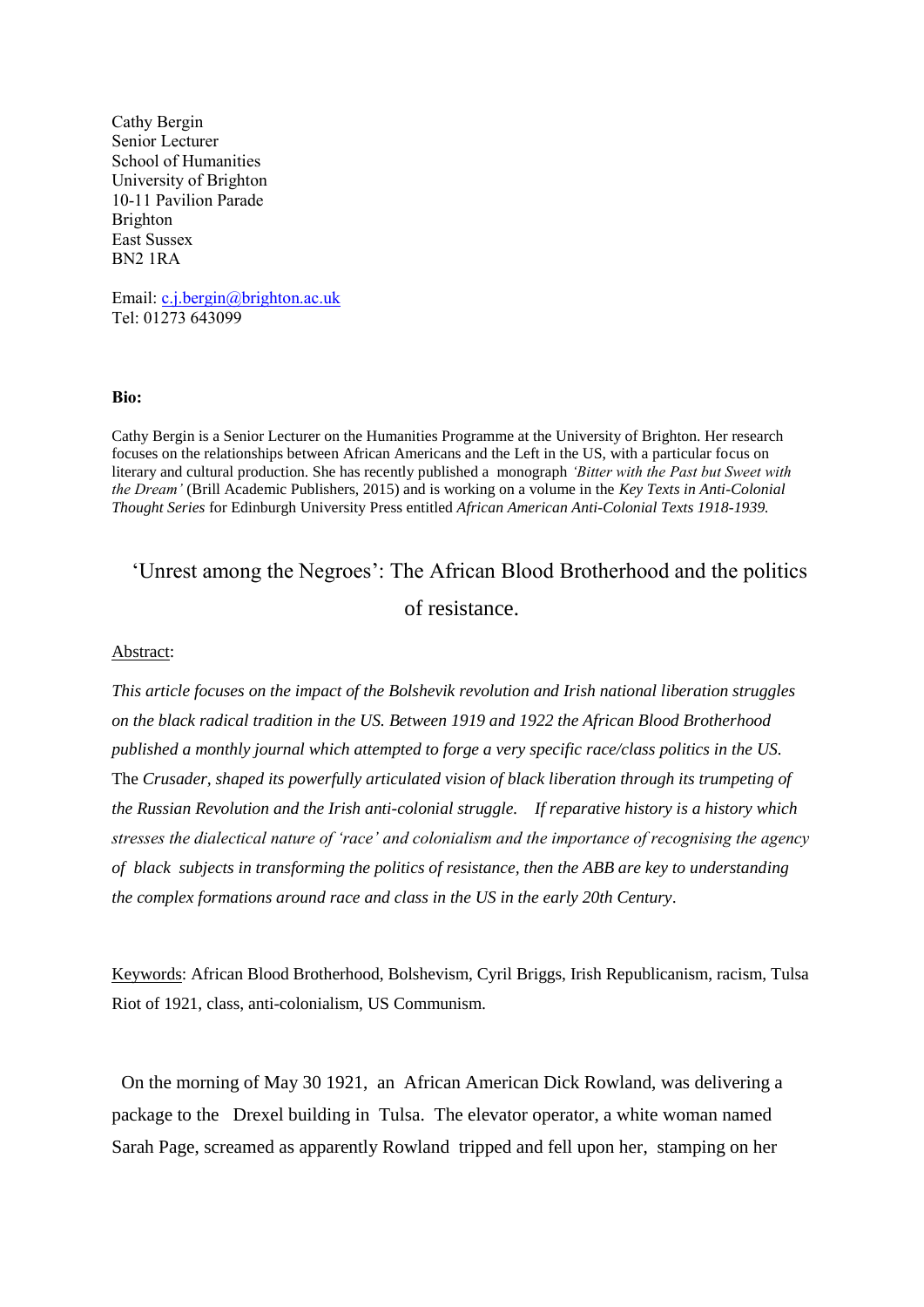foot. He ran and as a large crowd gathered Sarah told them she had been 'assaulted', and the police were called. <sup>1</sup>

The next day Rowland was arrested and brought to the jail house. He insisted on his innocence of any assault on Sarah Page. The local press ran with the story as attempted rape, within hours a lynch mob was organised as 'white womanhood' had been violated and a large group of white men surrounded the court. There is nothing noteworthy about this scenario in Oklahoma in the 1920's, what happened next was what alarmed the authorities.

A group of up to 30 African Americans approached the courthouse in order to protect Rowland from the lynch mob. They were initially persuaded by Barney Cleaver, Tulsa's first black policeman, to disperse. However as rumours of the growing lynch mob circulated (approximately 2000) they returned later with more people, and approximately 75 African Americans, some of them armed, confronted the racists who were attempting to storm the jail in order to lynch Dick Rowland  $2$  According to one eyewitness there was an attempt to disarm an African American man which resulted in shots being fired. $3$  In the ensuing fracas two black men were shot dead and a white bystander hit by a stray bullet. The black business area of the city, Greenwood was invaded by a white mob, local law enforcement and members of the national guard and within two days up to 300 African Americans had been murdered (up to 6000 were 'detained' after the riot) over 1,200 residences had been burned to the ground, 10,000 people were left homeless.<sup>4</sup> What happened at Tulsa was little less than a pogrom:

For many black citizens, there was literally no place to hide. Some fled the city and received rough treatment at the hands of whites in some of the smaller towns outside Tulsa. Some white vigilantes even roamed affluent white neighbourhoods to round up black live-in domestic workers. One carload of whites dragged a black corpse around the streets of downtown." <sup>5</sup>

The memory of the Tulsa 'riot' was kept alive by its survivors and led to a recommendation for reparations in the 2001 Report of the Tusla Race Riot Commission.<sup>6</sup>

Not unusually, the blame for so called 'race riot' was placed with African Americans, but unusually it was placed with a specific black organisation – The African Blood Brotherhood who had been identified by the authorities as 'passing through Oklahoma about sixty days ago and organized a chapter a the secret society in Tulsa.'<sup>7</sup> Moreover, many of those African Americans who turned up at the courthouse were identified as ABB members who the *New*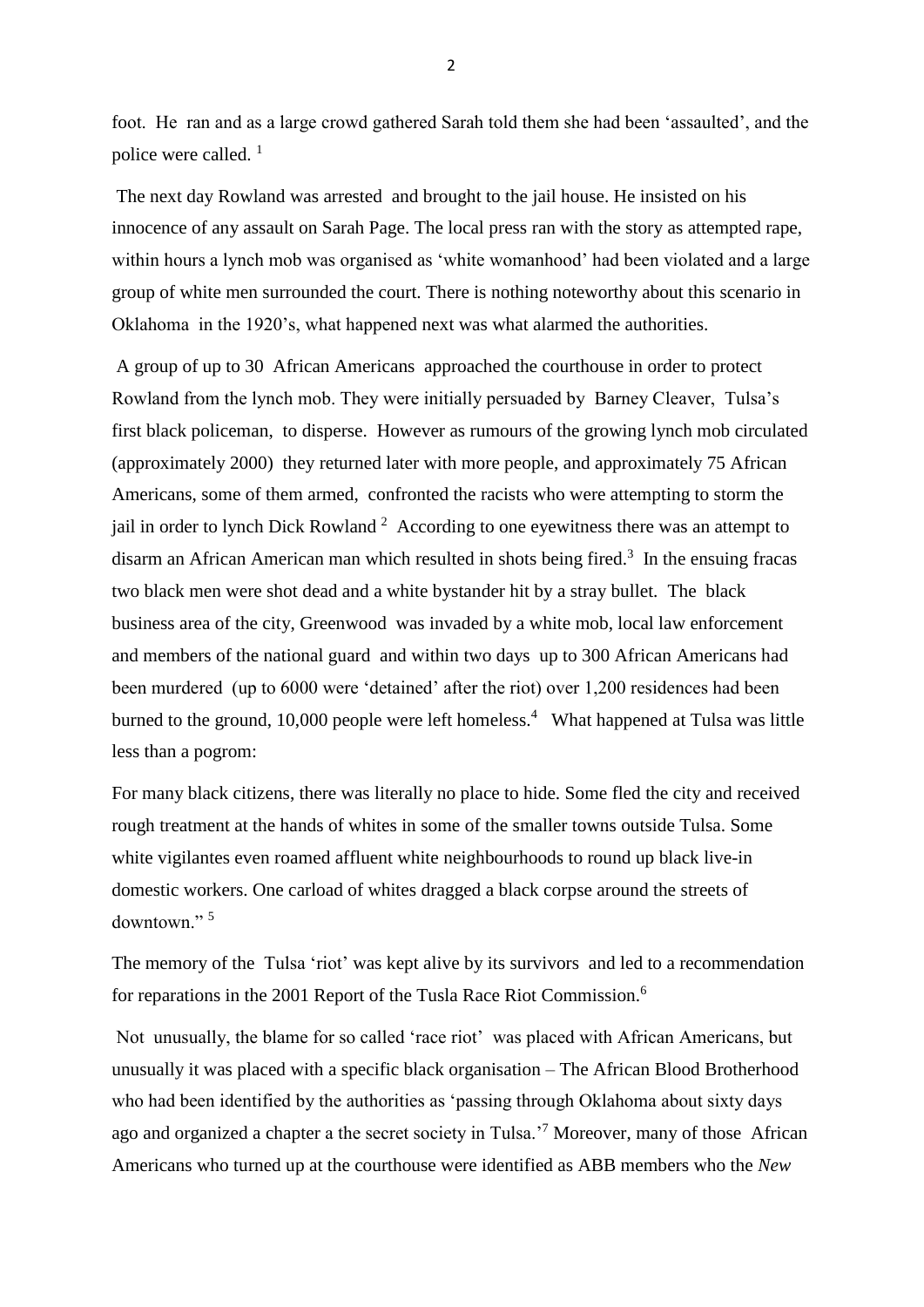*York Times* described as 'highly aggressive' in character, seeking to foment unrest among the Negroes'.<sup>8</sup> In this paper I want to investigate precisely what sort of 'unrest among the Negroes' the ABB were supposedly 'seeking to foment' and what it may tell us about race and resistance in the US in this period.

The ABB was a proto-Communist, Black Nationalist organisation and is important for any scholar interested in the relationship between Communism and African American struggles. My interest in the organisation is in part, motivated by a desire to refute the tired stereotype of the Communist Party in the US as utilitarian manipulators of the 'race question' – a stereotype which dominated cold War and black nationalist scholarship until the recent past.<sup>9</sup> The ABB were an independent organisation, whom along with other black radicals in the United States in this period were central to the forging of an anti-racist politics which was far from commensurate with the race evasions of established Left. But also, if reparative history is a history which stresses the dialectical nature of race and colonialism and the importance of recognising the agency of black subjects in transforming the politics of resistance, then the ABB are key to understanding the complex formations around race and class in the US in the early 20<sup>th</sup> Century.

The Cold War determination to construe Communism of the period as utilitarian and shady, stage managing questions of 'race' for reasons of realpolitik ensures that black American agency is *necessarily* absent and the impact of black Communists on the landscape of the American left footnoted to 'manipulation.' Tellingly this version of history rarely engages with the black radicals of the immediate post World War period, a moment precisely when the politics which would become instrumental to the CPUSA's activities of race during the Depression, were fashioned by a variety of African American and Caribbean migrant activists. The characterisation of the relationship between African Americans and the Communist Party as manipulative is not an anachronistic one, recently Eric Arnesen has suggested that revisionist historians from below who worked to overturn the earlier accounts have overstated the significance of rank and file Party activity. <sup>10</sup> This is a rehash of the older arguments about CPUSA as Soviet puppet masters duping black activists. The complexities of the relationship between the Party and its Black members is best understood by recognising this period saw a dynamic, historically specific and contingent site of historical possibilities in relation to 'race' and class in the US. It is in *this* context, a necessarily political and historical context that I am interested in the genealogy of black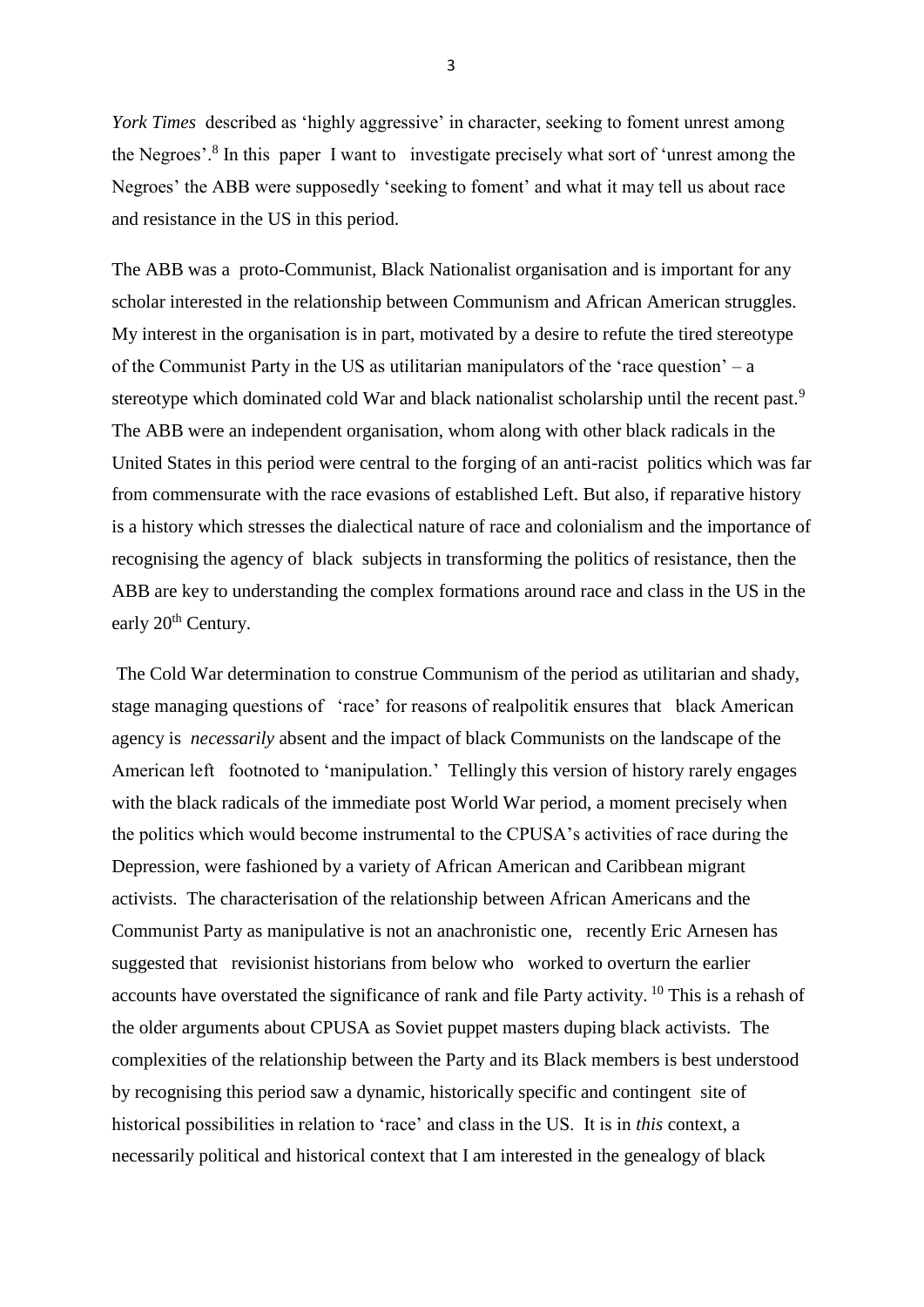Communist political identity whose heyday was realised in the 1930's under the imperatives of a Stalinised Communism, but whose roots reside in an earlier rich and eclectic understanding of 'race', class and colonialism.

This article is not an historical account of the origins of the ABB, or a comprehensive overview of their politics.<sup>11</sup> Rather, in focusing on particular formulations of 'race' and colonialism presented in the pages of the ABB's magazine the *Crusader* , the intention is to trace how this magazine can function as document infused with a politics resistance in the context of reparative history. This concept of reparative history which organises this special edition of *Race and Class*, can be variously understood in relation to a recuperative project which seeks to stress the interconnectedness of ideas and struggles which informed anti-racist and anti-colonial histories. Indeed the framing story of Tulsa here is not random. That the cultural memory of the Tulsa riot has been retained, not least through the call for reparations, only makes it more incumbent for us to excavate further and recover these politics of radical political agency.<sup>12</sup> The African Blood Brotherhood as an example of an occluded left wing black radical tradition which has something to tell us about the confluence of class and race, is framed by a moment in American racist history which is still not of 'the past.' I focus on the nature of a black radical organisation which is variously glossed in relation to Tulsa but is often marginal in relation to historiographic accounts of the 'riot.'

The origins of the relationship between the CPUSA and African American activists are complex and the (Comintern inspired) adoption of the Self-Determination of Black Belt thesis in 1928 is generally seen as central to the CPUSA's race politics. <sup>13</sup> Yet any engagement with the black communist press of the Depression era reveals a very particular type of race/class rhetoric which we can trace to back to the *Crusader*. <sup>14</sup> This was a periodical which emerged in the wake of the 1917 Bolshevik revolution, the race riots of 1919 and the anti-colonial struggles of the period, specifically Ireland. The *Crusader* was illustrative of brilliantly eclectic politics of liberation which was inspired by the Russian Revolution , the fight for Irish Independence and the necessity for black self defence in the face of US racism in both the Northern and Southern States.

Despite some dispute amongst historians about the exact date of its formation, it is generally thought that The African Blood Brotherhood was formed sometime in 1919 following the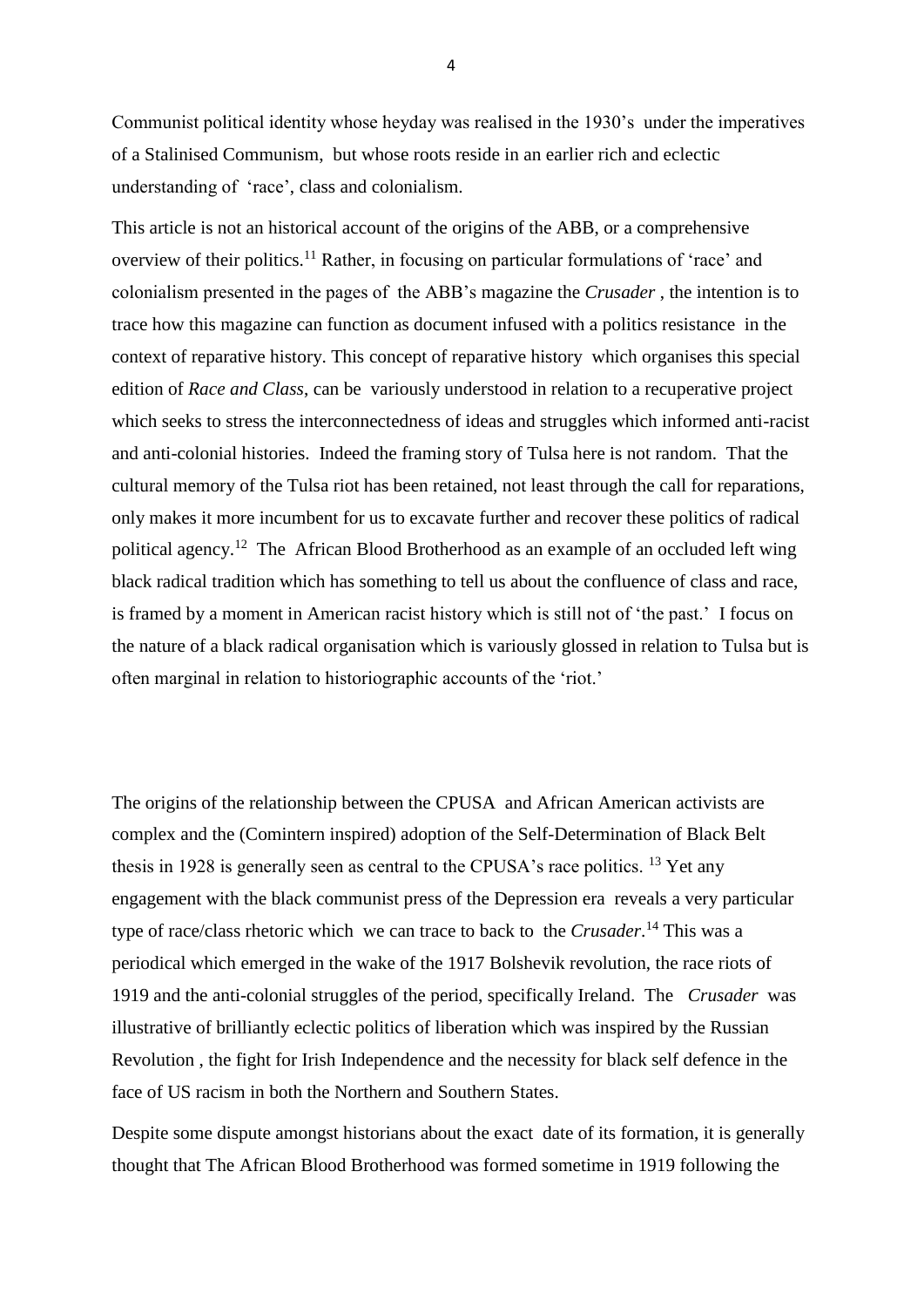racial violence of that year, where the 'red summer' saw an onslaught of racist violence across the US in at least 25 and up to 40 'race riots' in the US.<sup>15</sup> The aims of the organisation were as follows:

- **'**1. A liberated Race
- 2. Absolute race equality
- 3. The Fostering of racial self respect
- 4. Organised and uncompromising opposition to the Ku Klux Klan
- 5. A united Negro Front
- 6. Industrial development
- 7. Higher wages for Negro Labour, Shorter hours and Better Living Conditions
- 8. Education
- 9. Co-operation with other darker races and with class-conscious white workers.' **<sup>16</sup>**

The membership was 'confined to persons of African blood', but as point 9 above suggests there was no bar on working in an inter-racial class framework. The organisation often greatly exaggerated its size, with claims of up to 23,000 members 'world-wide', however most historians put the membership at between 3,000 and 8,000 members.<sup>17</sup> Similarly inflated claims were made for the readership of the *Crusader*, 33,000 according to the journal itself, though in April 1920, the circulation was 4,000 copies.<sup>18</sup> However as Makalani has argued 'the ABB's size belied it significance to the New Negro movement and black radical thought more generally.'<sup>19</sup>

The membership of the organisation was made up predominantly of Caribbean migrants, most of whom went on to join the Communist party. The influence of Caribbean radicals on the nascent black Communist movement is beyond of the scope of this article, but it cannot be underestimated, and will be reflected upon below in relation to the organisation's support for Irish Republicanism.<sup>20</sup> Leading figures in the ABB were Claude McKay, Hubert Harrison, W.A. Domingo and Richard B Moore - all of whom hailed from the Caribbean and many of whom would go on to join the Communist Party. The most important Caribbean migrant in relation to the *Crusader* was its editor Cyril Briggs. Briggs was born in the Caribbean Island of Nevis in 1888 and emigrated to NY in 1905. He worked as a journalist in the States, most famously for the *Amsterdam News*, and is an prodigious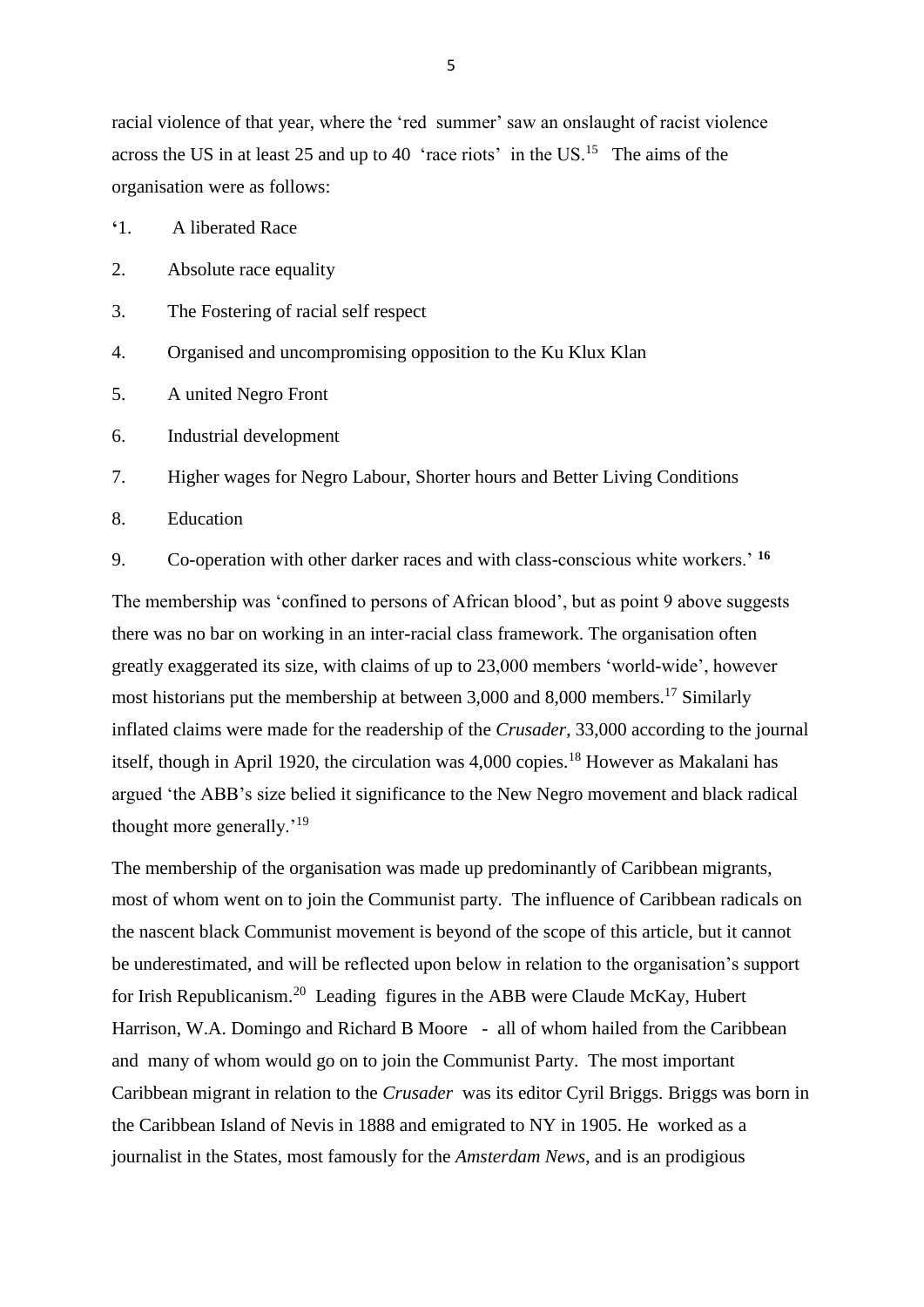presence in the *Crusader*.<sup>21</sup> Briggs's voice dominates the magazine, he writes under his own name and at least two pen-names (C Lorenzo and C. Valentine). His powerfully articulated vision is of a race/class emancipatory politics which seeks to speak to both the experience of 'race' and more abstract politics of freedom. The agitational term of address in the *Crusader* is combined with a sophisticated attempt to marry a variety of political traditions adequate to the task of black liberation.

Bolshevism was particularly attractive to Briggs and the ABB for a variety of reasons. First and foremost was the publication of Lenin's *The Right of Nations to Self-Determination* (1914) which explicitly situated anti-colonialism as a precondition to anti-capitalism

If the proletariat of any one nation gives the slightest support to the privileges of its 'own' national bourgeoisie, that will inevitably rouse distrust among the proletariat of another nation; it will weaken the international class solidarity of the workers and divide them, to the delight of the bourgeoisie.<sup>22</sup>

As Robert Hill has noted, it was the Bolshevik politics on the *national* question which proved so attractive to early black Communists in the US.<sup>23</sup> Secondly was the *reputation* of the Bolsheviks in defending minorities . As Claude McKay stated it in 1919,

Every Negro who lays claim to leadership should make a study of Bolshevism and explain its meaning to the coloured masses. It is the greatest and most scientific idea afloat in the world today that can be easily put into practice by the proletariat to better its material and spiritual life. Bolshevism…has made Russia safe for the Jew. It has liberated the Slav peasant from priest and bureaucrat who can no longer egg him on to murder Jews to bolster up their rotten institutions. It might make these United States safe for the Negro.<sup>24</sup>

McKay's vision of Bolshevism here, is not merely that it has the capacity to vanquish racism, but also that has a role in breaking the monolith or race through its *class* politics. It is hardly a stretch here, to read the 'Slav peasant' in terms of the 'poor white'. These early articulations of the connections between class and 'race' in the service of a politics which refused to collapse 'race' into class reductionism are extremely significant in relation to the very particular purchase that black radicals placed on the dynamics of 'race' and class. As we shall see below, class was a problematic for the *Crusader* in terms of the concrete conditions of American racism, but in Bolshevism they identified a politics which eschewed liberal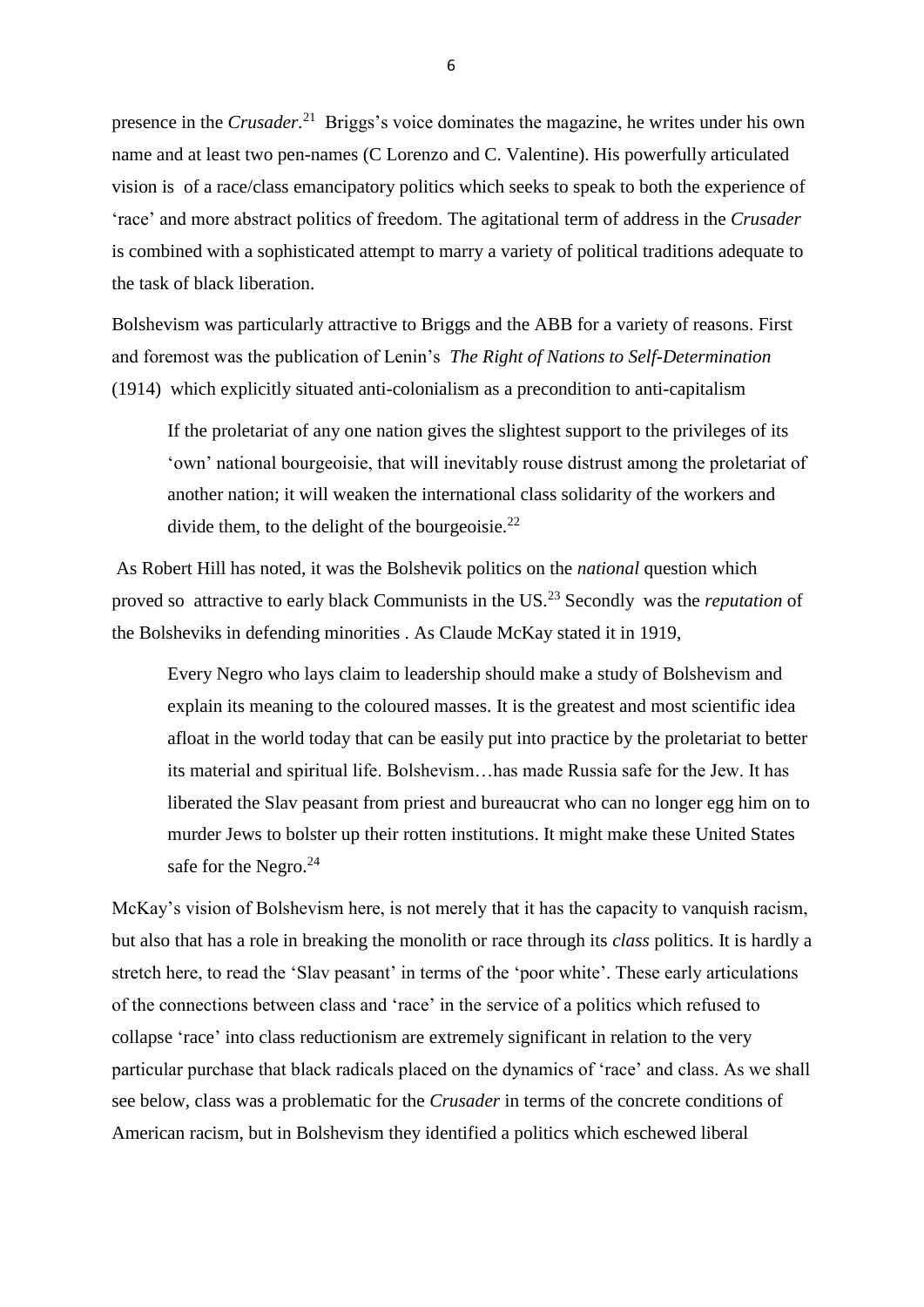handwringing and presented an active role for the black working class in liberating both themselves and *potentially* their deluded racist white counterparts.

Finally there was also the Bolshevik tradition's stated commitment to anti-colonialism and anti-racism in the form a plethora of decrees and resolutions which were made from the moment of the Comintern's inception in 1919. The Comintern or the Third International was created to promote international revolution at a time where such an event seemed imminently possible. This was the first socialist movement which attempted to link the cause of the industrial proletariat with anti-colonial struggles.<sup>25</sup> The Comintern insisted on antiimperialism as a condition of membership.

Alongside the factors mentioned above, which came in the form of reports from Russia about Bolshevik anti anti-semitism and documents from the Comintern, there was also the onslaught of anti-Bolshevism which followed in the wake of the revolution in Europe and the US. As Winston James has argued: 'The Bolsheviks…were the deadly enemies of black people's enemies, which meant that Lenin and Trotsky were their friends'. <sup>26</sup> The *Crusader* loudly proclaimed its Bolshevik sympathies in its signature declamatory style

Bolshevist is the epithet that present-day reactionaries delight to fling around loosely against those who insist on thinking for themselves and on agitation for their rights. We do not know exactly what the reactionaries desire to convey by the term - we do not think they know themselves. However , if, as appears by its frequent use against those who are agitating in the people's interests and for justice for the oppressed, the term is intended to cover those 'bad agitators' who are not content that the people shall forever be enslaved in the clutches of the cut-throat, child-exploiting, capitalistimperialist crew, then assuredly we are Bolsheviks. This epithet nor any other holds any terrors for us. If to fight for one's rights is to be Bolshevists, then we are Bolshevists and let them make the most of it. <sup>27</sup>

Or, more succinctly 'Don't mind being called 'Bolsheviki' by the same people who call you "nigger". Such affiliation in itself won't solve our problems, but it will help immensely.<sup>28</sup> This commitment to Bolshevism worked in parallel with enthusiastic support for the Irish Republican struggle (indeed Irish Republicanism was also an inspiration for the leading black nationalist of the period Marcus Garvey). The history of radical African American politics is certainly not simply a national one.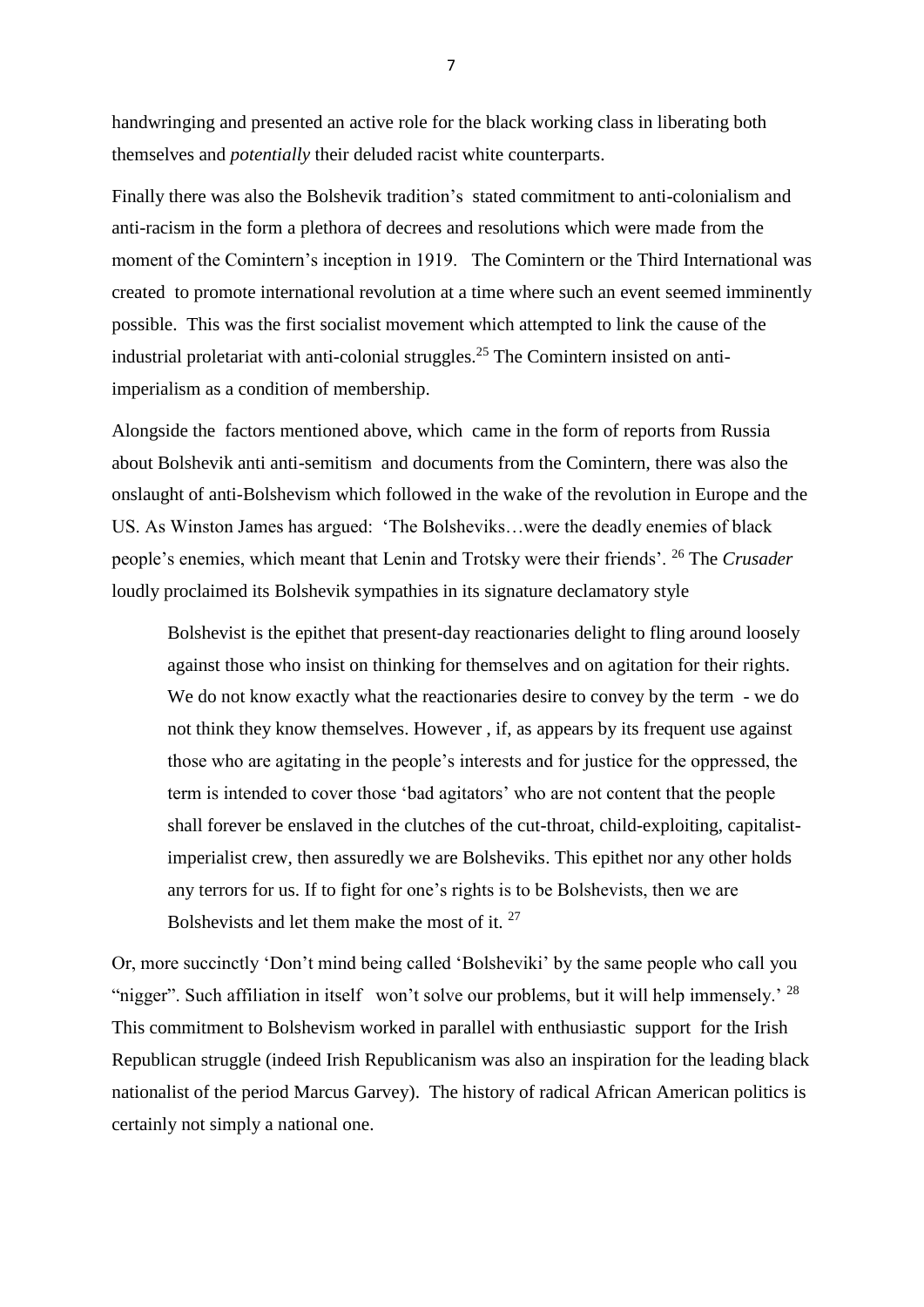Most obviously the connection to the Irish struggle in part reflects the Caribbean constituency of the these left wing radicals who had grown up under British rule. The fact that these radicals could imagine the Irish as brothers in anti-colonial struggle was facilitated by their Caribbean heritage in a myriad of ways, one of them being the fact that unlike American born black radicals they did not have the history and experience of Irish-American racism to interrupt this radical vision of international brotherhood. American born black activists WEB DuBois and A Philip Randolph were more caustic in their approach to the Irish with the latter calling the Irish 'the race which Negroes...dislike most.<sup>1</sup> It is what is symbolised by Irish Republicanism which inspires the ABB, *not* specific encounters with particular activists. . As Bruce Nelson points out Irish republicanism signified in different ways to these radicals.<sup>29</sup> For the Jamaican Poet and writer Claude McKay it was a romantic idea embodied in the Irish themselves as fighters against colonial rule. As McKay states it in his 1921 article for Eastman's *Liberator* "How Black sees Red and Green"

I react more to the emotions of the Irish than to those of any other whites, they are so passionately primitive in their loves and hates. They are quite free of the disease which is known in bourgeois phraseology as Anglo-Saxon hypocrisy. I suffer with the Irish. I think I understand the Irish. My belonging to a subject race entitles me to some understanding of them. And then I was born and reared a peasant; the peasant's passion for the soil possesses me, and it is one of the strongest passions in the Irish revolution.<sup>30</sup>

For Briggs it was the tradition of armed struggle and secrecy in the IRB which was the main inspiration. Robert Hill has characterised Briggs as "representative of a black Fenianism inside the New Negro movement."<sup>2</sup> Briggs's articles in the *Crusader* hold a particular invective for England, which is variously described in scathing terms. But more than this, what the *Crusader's* championing of the Irish struggle is indicative of is a politics of 'race,' class and nation as a manifest commitment to an internationalist anti-racism which insists on the primacy of 'race' but does so in order to broaden the boundaries of race politics in the  $US.^{31}$ 

The Irish people and the Negro people have much in common. To begin with, they are both oppressed by stronger groups. Secondly the oppressors, in the main, of both Celt

1

 $1$  Nelson 206

<sup>2</sup> Cited in Zumoff p. 203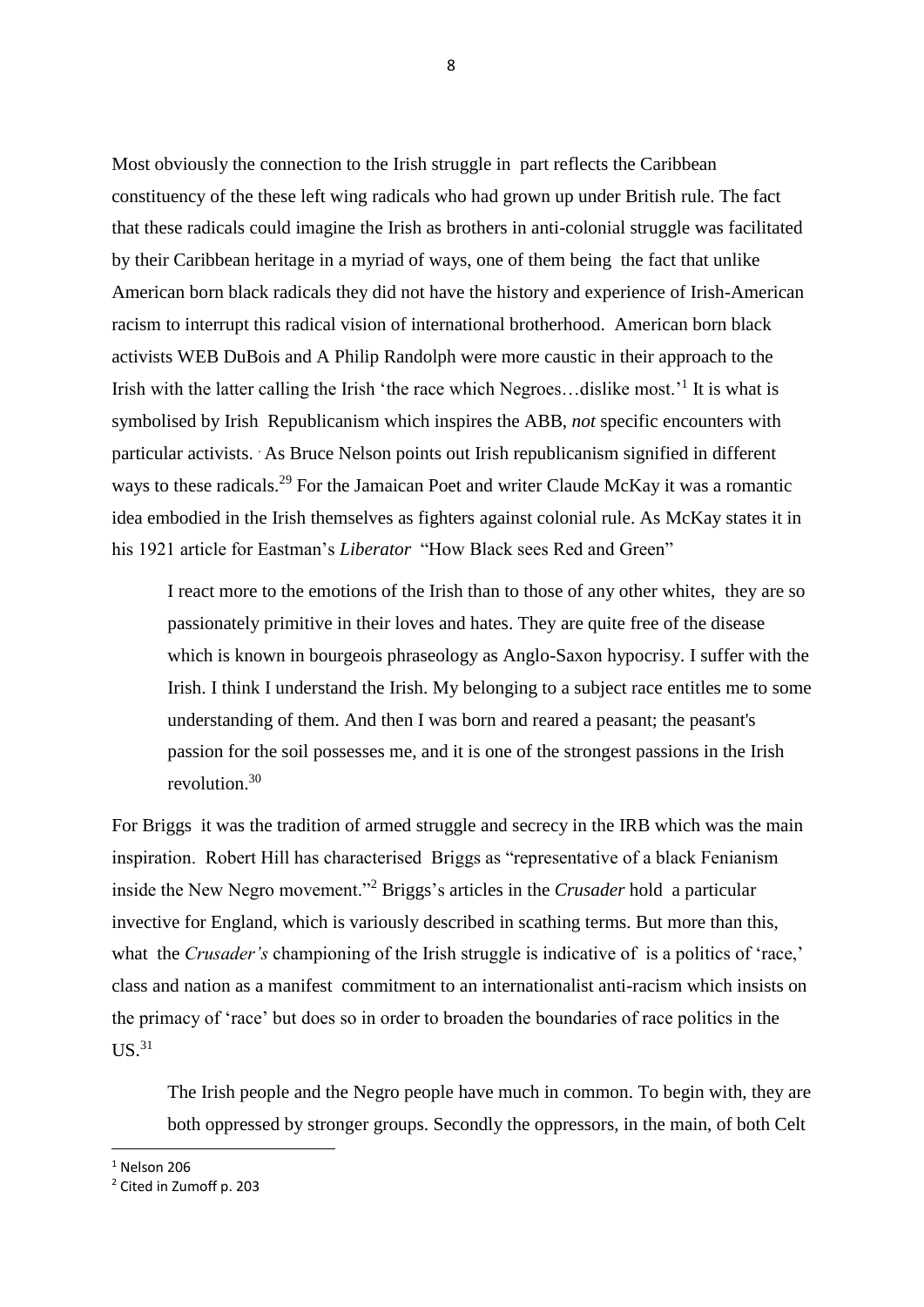and Negro, are identified with the Anglo-Saxon race. Thirdly, the great enemy of the Irish people is also the greatest enemy of the Negro people. Not only does Great Britain tyrannize it over more Negroes and other colored races than are ruled by any other nation in the world, but Great Britain is also the bulwark of the Anglo-Saxon White Guards and of all the reactionary things for which they stand.<sup>32</sup>

In the pages of the *Crusader* Irish Republicanism offers an example of Anti-colonial bravery, as Russian Communism offers a model for challenging racism. It's important here to note that the *Crusader's* allegiance was *not* to the Communist Party *per se* but the Communist *International*. As Briggs later recalled 'My interest in Communism was inspired by the national policy of the Russian Bolsheviks and the anti-imperialist orientation of the Soviet State birthed by the October Revolution'.<sup>33</sup> Similarly support for the Irish Cause and the symbolism of the Easter Rising were trumpeted as part of an international revolutionary anti-colonial call.

The mighty tyrant is not to be toppled over by an unaided Ireland, however courageously her valiant sons may fight; nor yet by an Africa or India unaided. England menaced in ONLY ONE QUARTER AT THE SAME TIME can successfully defend her ill-gotten spoils and her bleeding conquests - can easily maintain her grave-yard peace – her boasted *pax Britannica.* But England menaced on many quarters AT THE SAME TIME, faced by the determined bayonets of ALL her 'subject peoples' would be an England AT THE END OF ROPE. And until England is brought to the end of her rope there will be no freedom for Ireland, India or Africa. 34

This startling passage which is calling for an internationalist uprising to *lynch* British imperial rule is a localised global vision in which the Irish, Indian, African and African American have not only a shared aim, but a shared interest. England must be menaced from every corner of the empire, and by extension all British colonial subjects must imagine their local struggles in terms of an international one. This internationalist framing of American racism, not only as an element of the global class struggle but also into a world wide movement of the racially oppressed, was to become an overriding element of US Communist discourse in the early 1930s despite the complex ways in which it overlapped with the imperatives of Mother Russia under Stalin. The *Crusader's* early impassioned demand for racial solidarity where 'race' is reframed in relation to the 'Anglo Saxon' is a very particular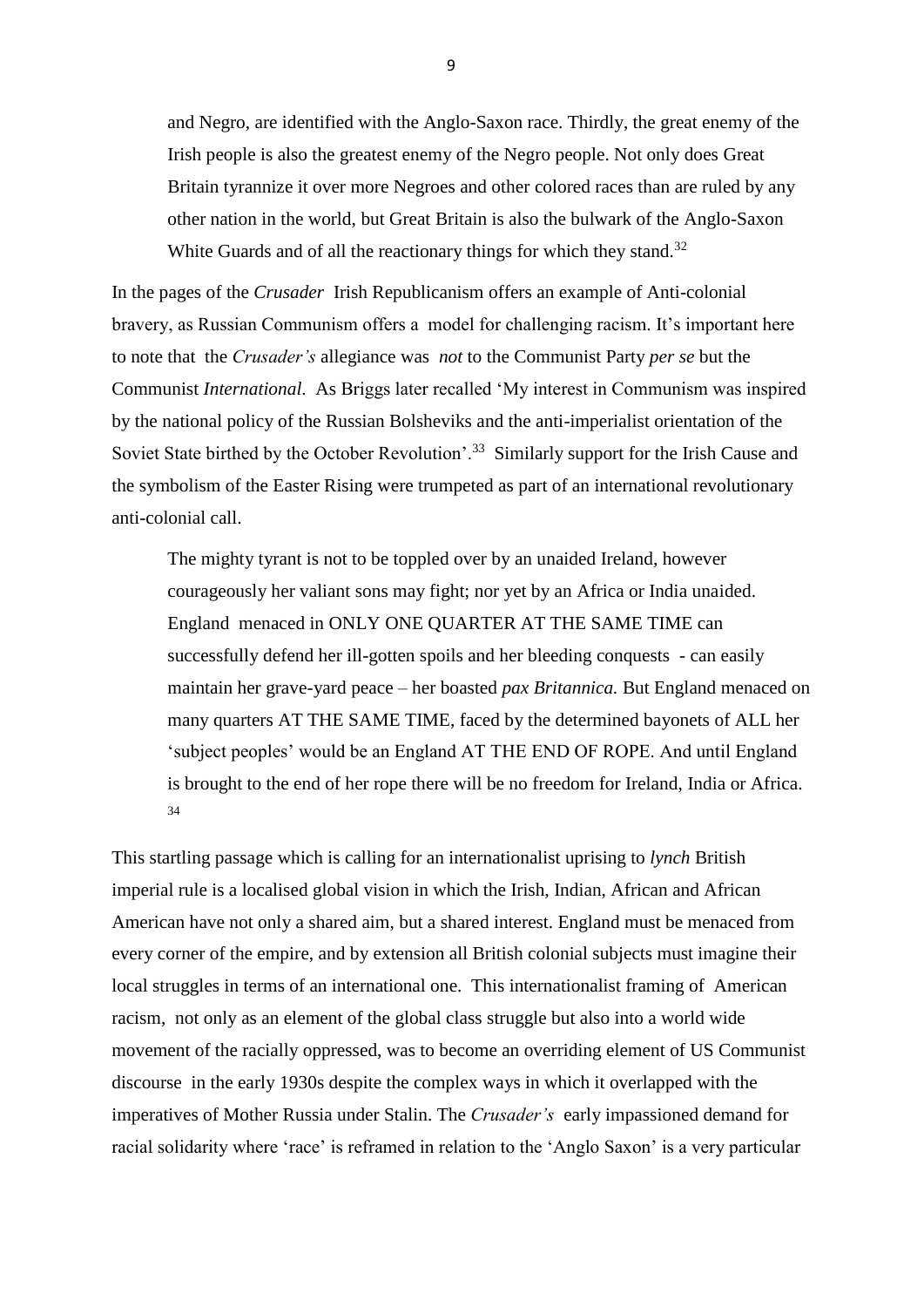type of anti-colonial 'race' politics which foregrounds both a shared oppression and a shared oppressor as the basis for solidarity.

The Irish fight for liberty is the greatest Epic of Modern History. It is a struggle that should have the sympathy and active support of every lover of liberty – of every member of an a oppressed group. The Negro in particular should be interested in the Irish struggle, for while it is patent that Ireland can never escape from the menace of 'the overshadowing empire' so long as England is able to maintain her grip on the riches and manpower of India and Africa it is also clear that those suffering together under the heel of British imperialism must learn to CO-ORDINATE THEIR EFFORTS before they can HOPE TO BE FREE.<sup>35</sup>

However if the faraway white Irish could be imagined as heroic anti-colonial brothers, what of white Americans, or more specifically white American workers? The magazine's relatively infrequent stated commitment to inter-racial class politics is quite different in tone from that which structured Communist Party publications and activities during the Depression, where the call for (anti-racist) inter-racial class solidarity was pervasive.<sup>36</sup> In the *Crusader's* rhetorical identification of the white working class as potential allies, it certainly stood apart from the main current of black nationalist thought of the day (Garveyism in particular).<sup>37</sup> But the articulation of this cross race class alliance is one which constantly prioritises race loyalty and there is a very particular inflection in the *Crusader's* gestures to white workers which both prefigures and differs from Depression Communist inter-racial class solidarity. It is first and foremost a *tactic* to break the monolith of Whiteness. As Briggs states it in November 1921

WE MUST AIM to encourage existent divisions and even to foster new divisions in the ranks of the white race. To this end we must refrain from chauvinistic utterances and threats of 'what we are going to do when we win Africa' etc., that would have the effect of forcing together the much-divided ranks of the white race. We must aim to keep White Labor and Capital apart by showing White Labour that its interests are identical with our own, inasmuch as we are both seeking freedom from Capitalist oppression and exploitation and neither the Negro nor White Labor can achieve that freedom without the aid of the other. $38$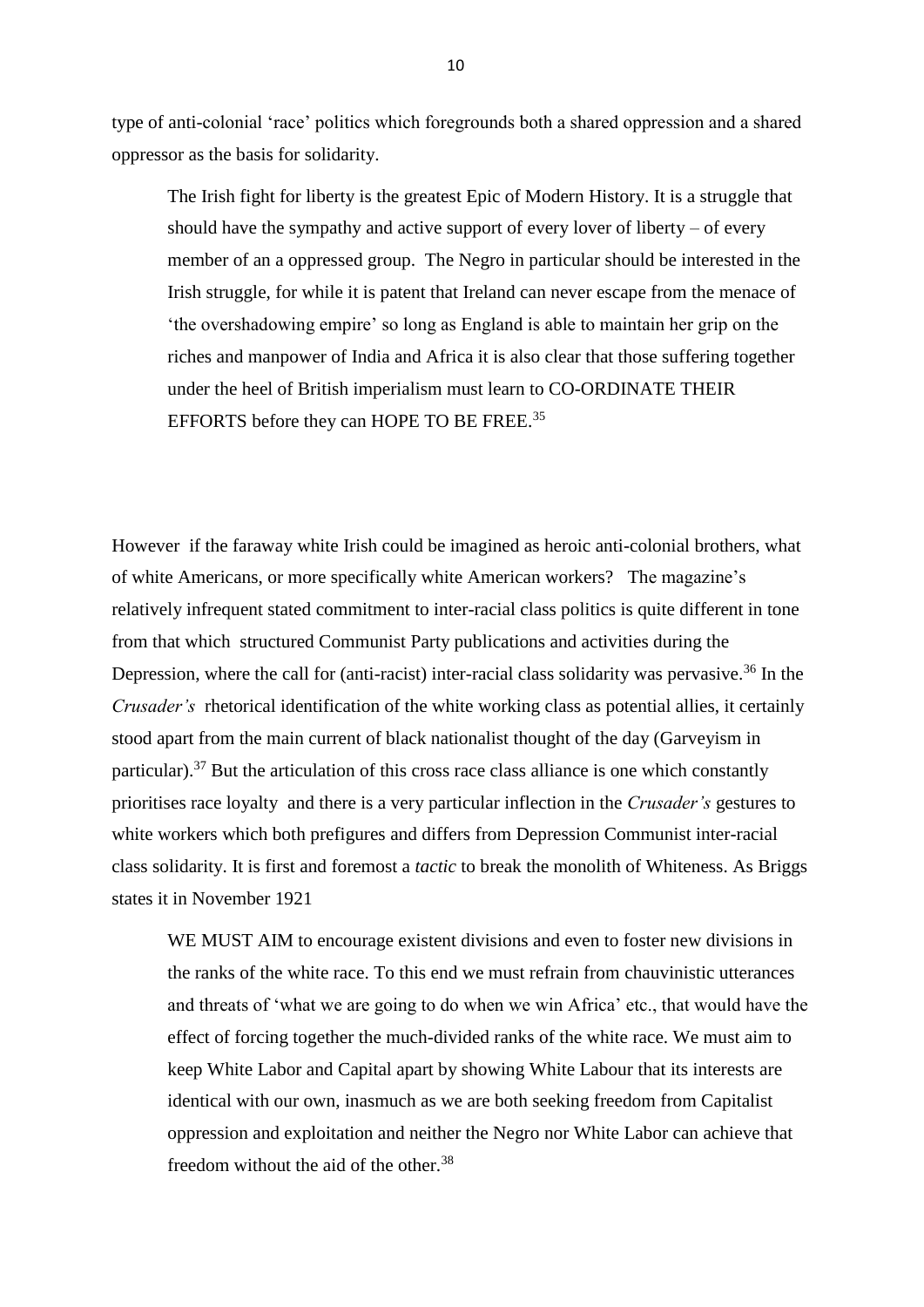The lived experience of 'race' in the US complicated any ideal discursive formation of white workers as natural allies. 'At the present time' Briggs wrote in July 1921 'it is still true that every white person is a *potential* enemy of the Negro. This does not mean, however that every white person is an *actual* enemy.<sup>39</sup> The *Crusader's* commitment to working-class unity did and indeed could not find expression in any ideal form but in the politics of pragmatism, albeit a pragmatism allied to a very particular vision of internationalism.

As, for the purpose of throwing off our oppression, the enemies of the capitalist system are our natural allies by virtue of being in the same camp and opposed to the same enemy, so the enemies of the Klan are our friends in that they fight the foe we fight. The Negro masses must get out of their minds the stupid idea that it is necessary for two groups to love each other before they can enter into an alliance against their common enemy. Not love or hatred, but *identity of interest at the moment* dictates the tactics of practical people. <sup>40</sup>

In the pages of the *Crusader* calls for approaching white labour sit side by side with an always articulated emphasis on of the primacy of race identity and a clarion call for racial pride. The examples of this in the magazine are ubiquitous and indeed the concept of race pride is one which structures the magazine as a whole, as Briggs states it: 'Let it be understood then that I am a Negro – *Negro first last and all the time.* Negro by birth, choice and by the treatment which denies to Negroes the right of being American citizens.' <sup>41</sup>

Allied to the magazine's black pride was the assertion of a radical politics of self-defence, prefiguring not just the Communist politics of the Depression era but the Black Power rhetoric of the late 1960's. In an article about resisting the Ku Klux Klan, Briggs insists that

With us it will be a fight for life as well as for rights. And to the race fighting against mighty odds for its existence the use of any and every weapon at hand is not only permissible but compulsory. With the murderer clutching at our throats we cannot afford to choose our weapons, but must defend ourselves with what lies nearest, whether that be poison, fire or what. $42$ 

From the beginning the *Crusader* affirms its commitment to a politics of resistance insisting that '*organised force* is the only language intelligible to *all* the world (the only language that Europeans understand in dealing with Colored races) and the foundation upon which all white civilisation is in reality based.<sup>'43</sup>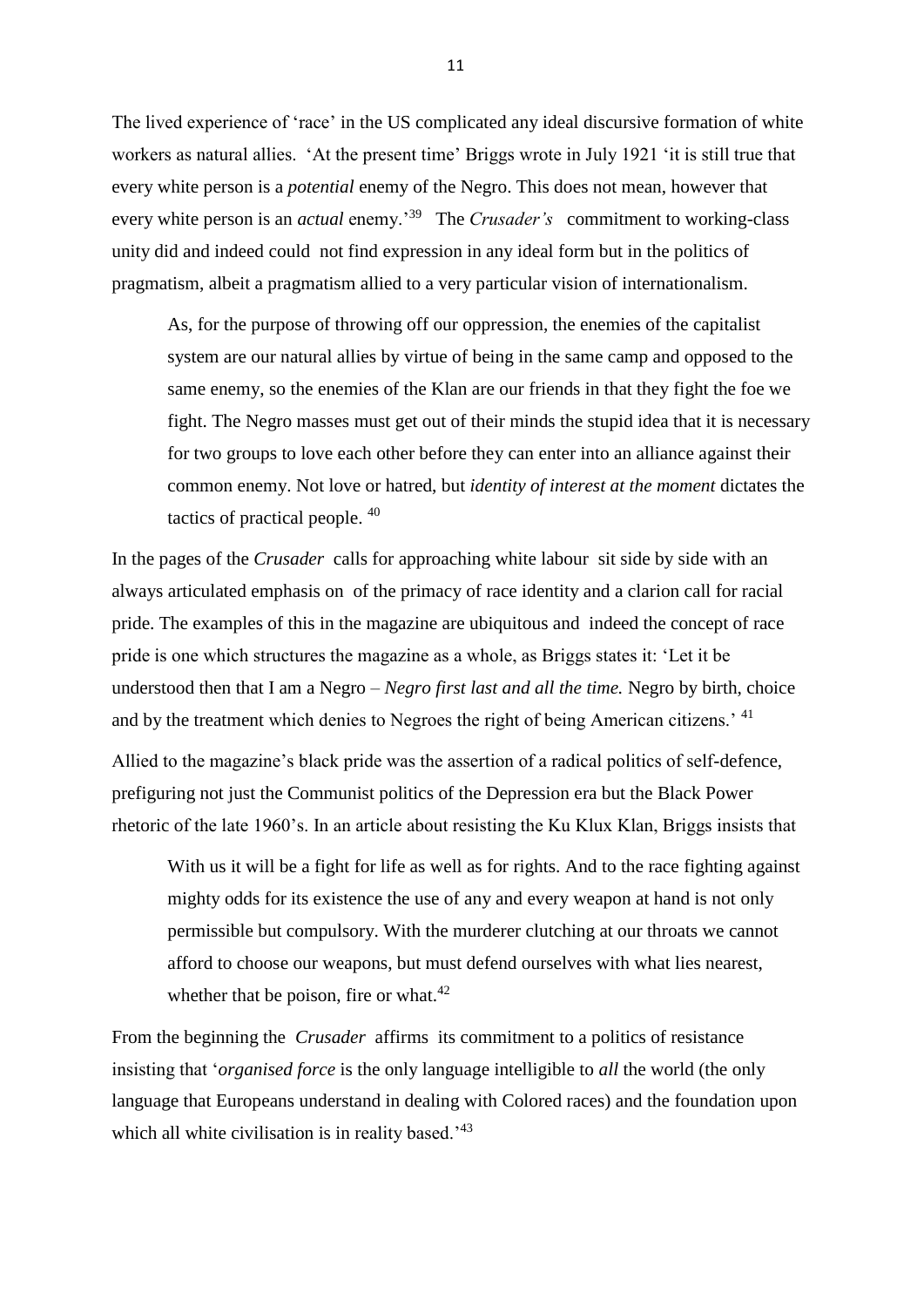In the pages of the *Crusader* there are an diverse range of articles from omnipresent declarations of 'race' pride to castigating the black middle class 'misleaders' to articulations of proto-Fanonian concepts of black selfhood and a range of cultural interventions in relation to the negative representations of African Amercians in US popular culture. When it ceased publication in 1922, it was six years before the CP adopted the Self Determination for the Black Belt thesis and seven years before the CPUSA's black communist newspaper *The Liberator*, also edited by Cyril Briggs.

The race/class politics which emerged and developed throughout the *Crusader's* four years were a politics which insisted upon 'race' pride and active resistance to racism but which also placed itself within the context of a global anti-colonialism, and eventually an anticapitalism. By 1922 the majority (but not all of the ABB) had joined the CPUSA. These unashamedly eclectic and Marxist inspired declarative politics of liberation allow us access to a much neglected aspect the of African American radical tradition.

When the authorities in Tulsa identified the ABB as the 'trouble makers' in the aftermath of the white riot, the claim was exaggerated. Although there was a branch of the ABB there, the organisation did not have a strong base outside of New York. <sup>44</sup> However, the July 1921 issue of the *Crusader* dedicated over 6 pages to the Tulsa riot in a masterful example of rhetorical provocation and evasion. Briggs's editorial insists that the charge of ABB instigation is 'false, and the white authorities of Oklahoma and all of their cracker brethren in other southern states know it to be such.<sup>45</sup> The 'Commander' of the ABB in Tulsa argues that:

To the accusation that the Tulsa Post of the African Blood Brotherhood 'fomented' and directed the Tulsa riot, the first part is a lie and whether we directed Negroes in their fight in self-defence is certainly no crime in Negro eyes, and is left for the white Oklahoma authorities to prove. For ourselves we neither deny or affirm it.<sup>46</sup>

The magazine uses the occasion of their supposed part in the riot to launch a blistering attack on white racism in the South and assert a manifesto to black agency and self-determination.

We do not have to foment unrest among the Negroes when unrest already exists among them. Agitation is not needed since the white man's many acts of injustice and malicious cruelty serve the purpose all too effectively…Negroes do not have to be told that lynching and mob murders are barbarous acts of injustice. <sup>47</sup>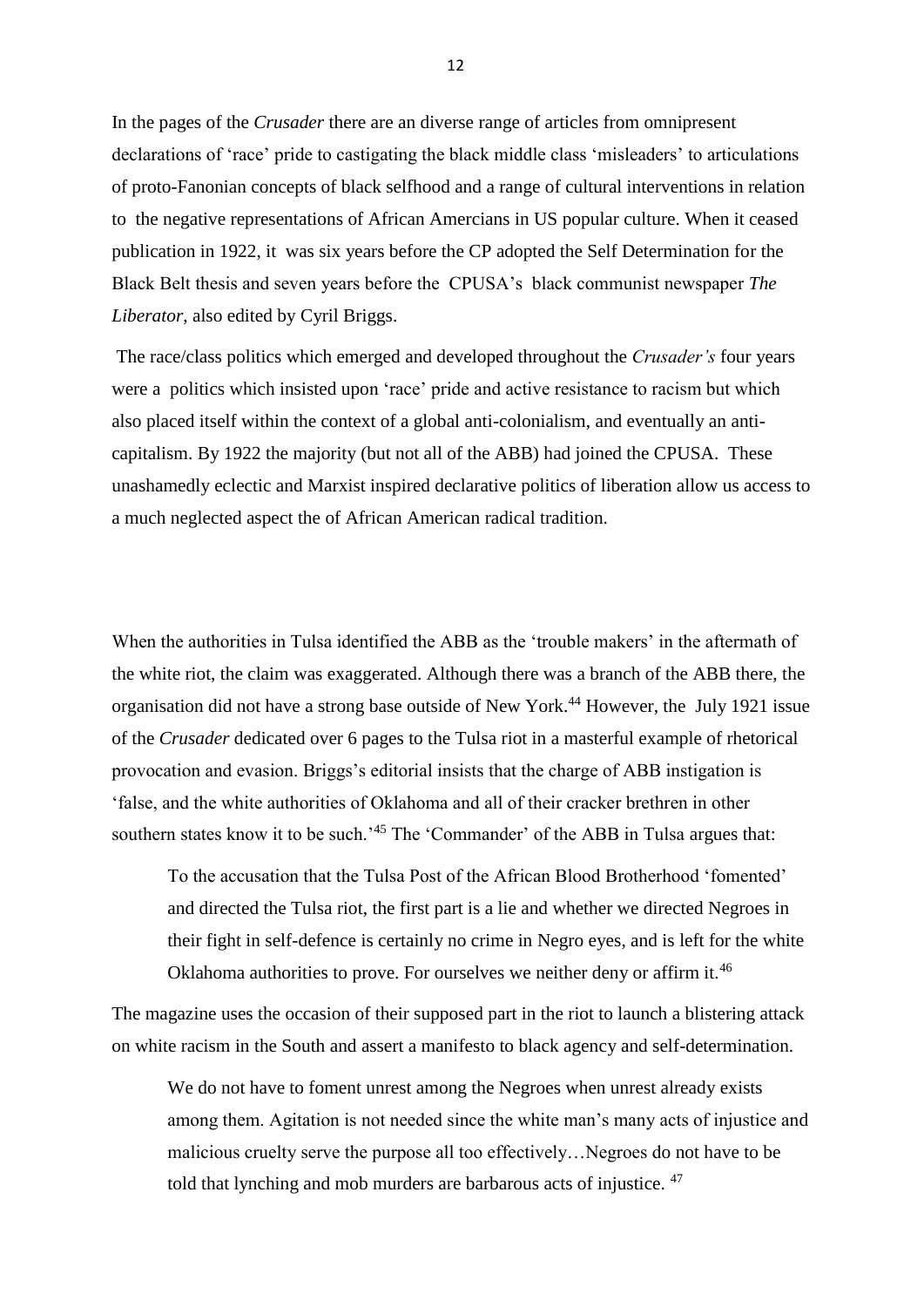In addition to insisting on the rights of African Americans to defend themselves from racist attack by any means necessary, in the aftermath of the riot the ABB organised public meetings in Harlem which collected money for the survivors of Tulsa and provided a platform for them to relate their stories. <sup>48</sup>

As mentioned at the beginning of this article, the call for reparations in relation to Tulsa has insured that the cultural memory of this racist assault has been retained.<sup>49</sup> The 'riot' was a sustained attack on the black businesses and black communities of the area.<sup>50</sup> Moreover in the wake of the 'riot' the destruction of the black commercial district was trumpeted as necessary in a *Tulsa Tribune* editorial entitled "It Must not Be Again" in somewhat eugenic terms on June 4 1921*:*

Such a district as the old "Niggertown" must never be allowed in Tulsa again. It was a cesspool of iniquity and corruption…Commissioner Adkinson had said that he knew of the growing agitation in "Niggertown" some time ago and that he and the Chief of Police went down and told the negroes that if anything started they would be responsible. That is a first class conversation but rather weak action. Well, the bad niggers started it. The public would like to know: why wasn't it prevented.<sup>51</sup>

Here, explicitly, black death and the near destruction of the African American community in Tulsa is lamented only in that it didn't happen sooner. The terms of the reparations claim has been to correctly contend that this was a targeted effort to ensure that African American economic progress was halted and thus this has had real effects in terms of poverty for the descendants of those killed, injured and deprived of their livelihood.<sup>52</sup> The story of the Tulsa riot is not a story of agency but of death. The aim of this article is not to create a triumphant or redemptive history out of an act of racist terror. It is to argue that at the margins of this event, in the attempt of the authorities to evoke 'outside agitators' we can access an historically specific and compelling politics of resistance that has been too often subsumed in the larger narratives that frame the complex history of relations between African Americans and the Left. The point here is not to present a celebratory portrait of the *Crusader*, though there is much to celebrate in its searing vision of anti-racist, anti-colonial revolution. The point is, along with other essays in this issue of *Race and Class*, to look to those particular moments where certain formulations of race, class, labour and resistance interrupt dominant historiographic paradigms and point to a dialectical history of rich interconnections.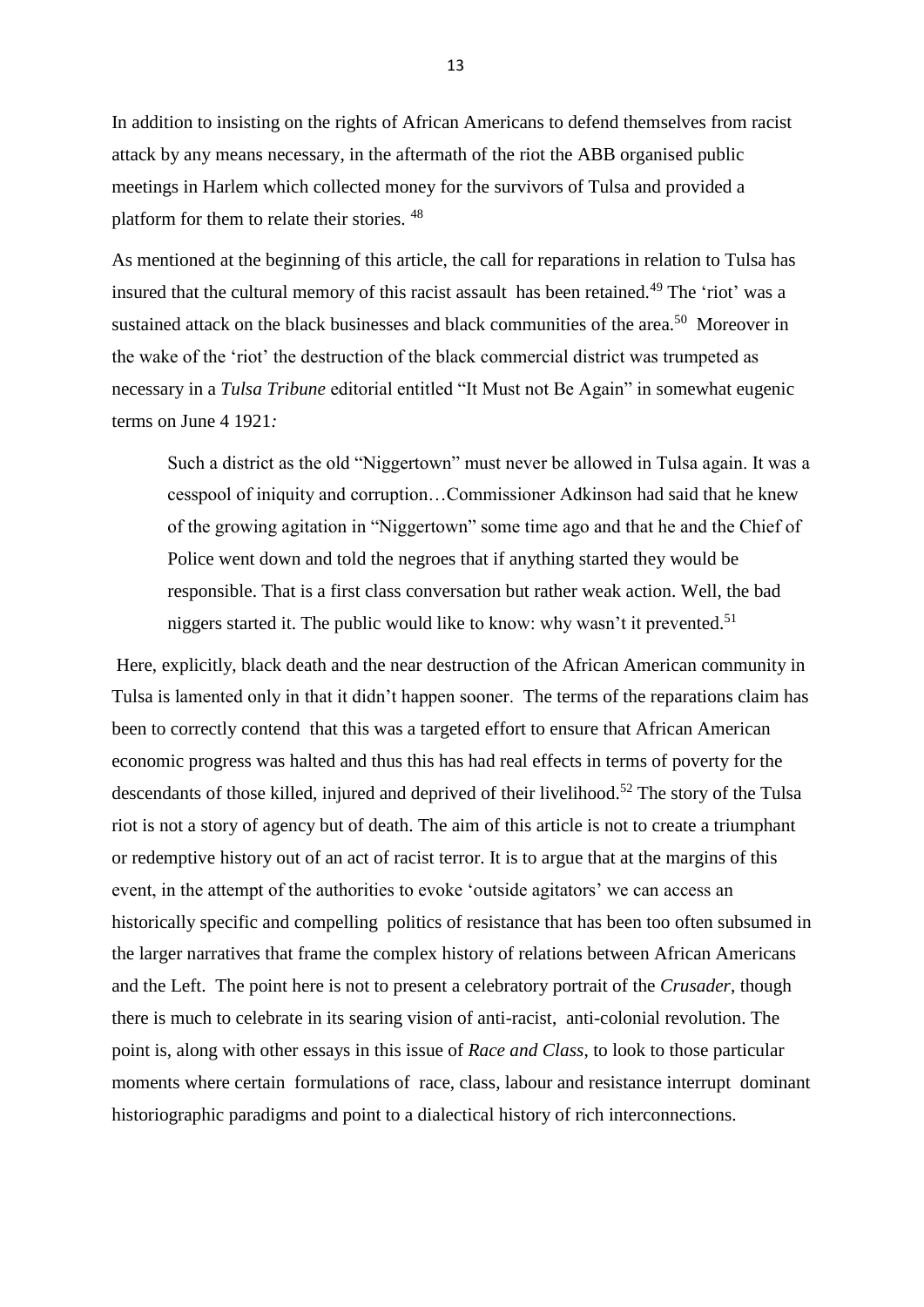**.** 

6 See Addendum in Hannibal B. Johnson *Black Wall Street: From Riot to Renaissance in Tulsa's Historic Greenwood District* (Fort Worth Texas, Eakin Press: 1998) and

<http://www.okhistory.org/research/forms/freport.pdf>

<sup>7</sup> *New York Times* June 4, 1921

 $8$  Ibid.

<sup>9</sup> In addition to the seminal work done in revising this narrative by scholars such as Robin Kelley, Mark Solomon, Martha Biondi and Mark Naison, there has been much recent scholarship which has built on this earlier work. See for example Holger Weiss *Framing A Radical African Atlantic* (Leiden, Brill, 2013); Minkah Makalani *In the Cause of Freedom: Radical Black Internationalism from Harlem to London*, *1917-1939* (Chapel Hill, University of North Carolina Press, 2011); Michelle Stephens *The Black Empire: The Masculine Global Imaginary of Caribbean Intellectuals in the United States 1914-1962* (Durham North Carolina, Duke University Press, 2005)

<sup>10</sup> Eric Arnesen 'No "Graver Danger": Black Anticommunism, the Communist Party, and the Race Question', *Labor: Studies in Working-Class History of the Americas*, Vol 3 no. 4 (2006) , pp. 13-52

<sup>11</sup> Jacob Zumoff has recently provided a rich account of the ABB's emergence in 'The African Blood Brotherhood: From Caribbean Nationailsm to Communism' in *The Journal of Caribbean History* 41:1 and Robert A Hill's introduction to *The Crusader* presents an engaging portrait of Cyril Briggs' politics in relation to the ABB - 'Racial and Radical: Cyril V. Briggs, *The Crusader* Magazine, and the African Blood Brotherhood, 1918-1922.' Introductory Essay to *The Crusader*, (New York: Garland Publishing, 1987)

<sup>12</sup> See Charles J. Ogletree 'Tulsa Reparations: The Survivors' Story' in *Boston College Third World Law Journal* 13, 2004 pp. 13-30

<sup>13</sup> Mark Solomon *The Cry Was Unity* (Jackson, University Press of Mississippi, 1998) pp. 38-52.

<sup>14</sup> For a study of the black Communist newspaper *The Liberator* see Cathy Bergin ''Race/class politics: the Liberator, 1929-1934' in *Race & Class* (April 2006) pp. 86-104

15 Jan Voogd *Race Riots and Resistance: The Red Summer of 1919* (New York: Peter Lang Publishing Inc, 2008) p.2. Barbara Foley *Spectres of 1919:Class and Nation in the Making of the New Negro* (Urbana & Chicago: University of Illinois Press, 2008) p.13

<sup>16</sup> Summary of the Program and Aims of the African Blood Brotherhood cited in Robert Hill, op cited p.xxviii 17 Jacob Zumoff *The Communist International and US Communism, 1919-1929* (Leiden: Brill, 2014) p.299, Hill op cited p.xlvi., Minkah Makalani *In the Cause of Freedom: Radical Black Internationalism from Harlem to London, 1917-1939* (University of North Carolina Press, Chapel Hill, 2011) p.50

<sup>18</sup> Ibid. Circulation numbers are not necessarily indicative of readership in relation to the radical press of the period in terms of both literacy challenges and high levels of 'pass-along' rate

<sup>19</sup> Makalani *In the Cause of Freedom* op. cit pp.50-51

<sup>20</sup> See Winston James magisterial account of Caribbean radicalism in the US *Holding Aloft the Banner of Ethiopia: Caribbean Radicalism in Early 20th Century America* (London & New York, Verso, 1998) and more recently Joyce Moore Turner's *Caribbean Crusaders and the Harlem Renaissance* (Urbana & Chicago, University of Illinois Press, 2005)

 $21$  Hill op. cit. pp. v-xlviii

<sup>22</sup> V.I. Lenin *The Right of Nations to Self Determination* in Julius Katzer (ed ) *V.I. Lenin Collected Works* Vol.20 (Moscow, Progress Press, 1964) pp. 424-5

<sup>23</sup> Hill op cited. p.xxvi

<sup>24</sup> Claude McKay *Negro World* Sept 20<sup>th</sup> 1919 quoted in Bill Schwarz (ed) West Indian Intellectuals in Britain (Manchester, Manchester University Press, 2003) p.73

<sup>25</sup> Jane Degras (ed.), *The Communist International, 1919-1943, Documents* Vol. 1 ( London: Oxford University Press, 1956) p.170..

<sup>1</sup> R. Halliburton, Jr "The Tulsa Race War of 1921*" Journal of Black Studies*, Vol. 2, No. 3 (Mar., 1972), p.335 2 Scott Ellsworth *Death in a Promised Land: The Tulsa Race Riot of 1921* p.46

 $3$  Ibid p.52

<sup>4</sup> Halliburton op cit. pp. 337-9

<sup>5</sup> Ellsworth op cit. p. 61